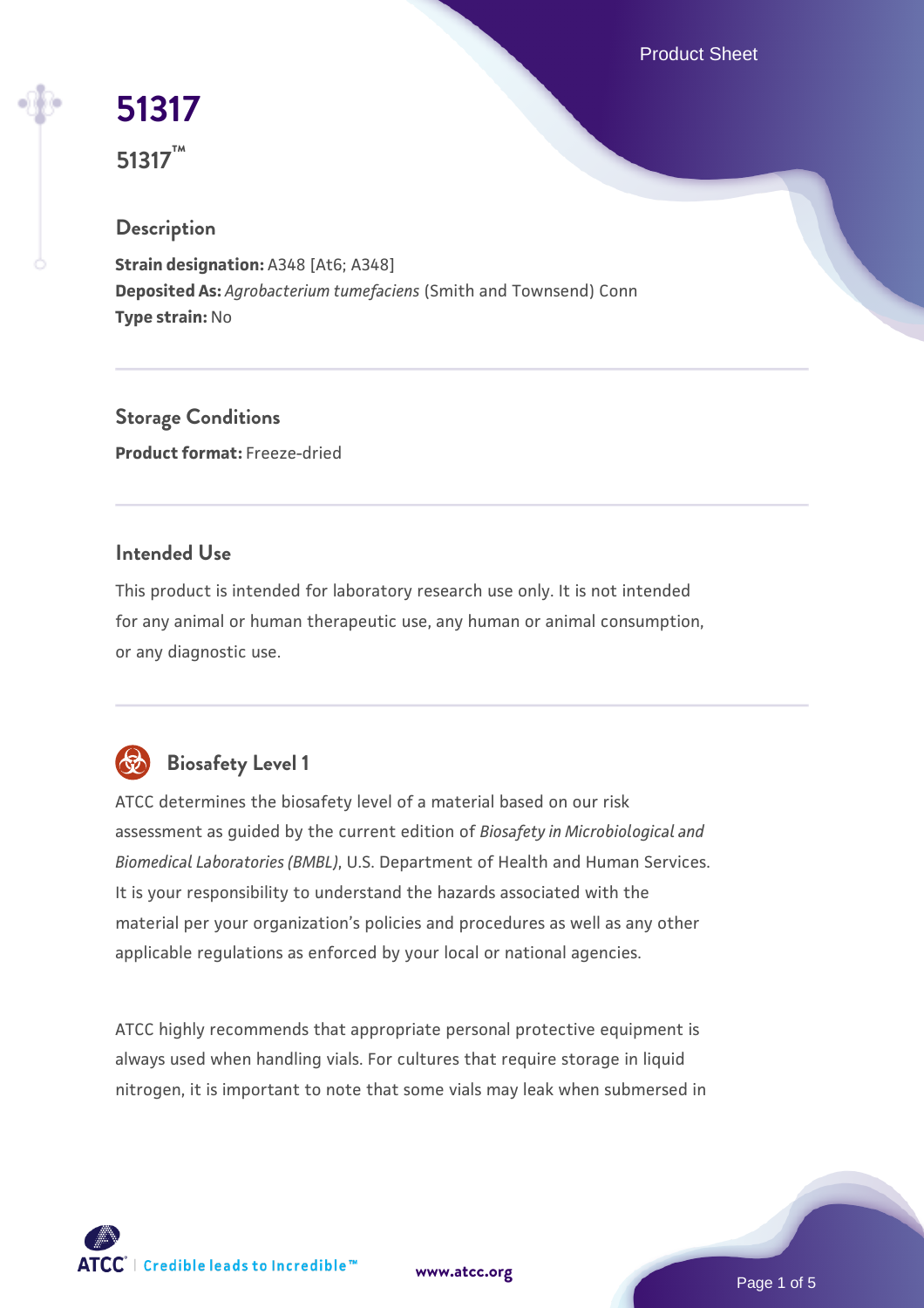**[51317](https://www.atcc.org/products/51317)** Product Sheet

liquid nitrogen and will slowly fill with liquid nitrogen. Upon thawing, the conversion of the liquid nitrogen back to its gas phase may result in the vial exploding or blowing off its cap with dangerous force creating flying debris. Unless necessary, ATCC recommends that these cultures be stored in the vapor phase of liquid nitrogen rather than submersed in liquid nitrogen.

# **Certificate of Analysis**

For batch-specific test results, refer to the applicable certificate of analysis that can be found at www.atcc.org.

#### **Growth Conditions**

**Medium:**  [ATCC Medium 1876: Nutrient broth or agar with 10 mcg/ml rifampicin](https://www.atcc.org/-/media/product-assets/documents/microbial-media-formulations/atcc-medium-1876.pdf?rev=f51da5c284b84c35b93089bb35c7f504) **Temperature:** 30°C

# **Handling Procedures**

1. Open vial according to enclosed instructions.

2. From a single tube of #1876 broth (5 to 6 ml), withdraw approximately 0.5 to 1.0 ml with a Pasteur or 1.0 ml pipette and use to rehydrate the pellet.

3. Aseptically transfer the rehydrated pellet back into the broth tube. Mix well.

4. Use several drops of this suspension to inoculate a second tube of broth, a slant, and/or a plate.

5. Incubate all tubes and plate at 30°C for 24-48 hours.

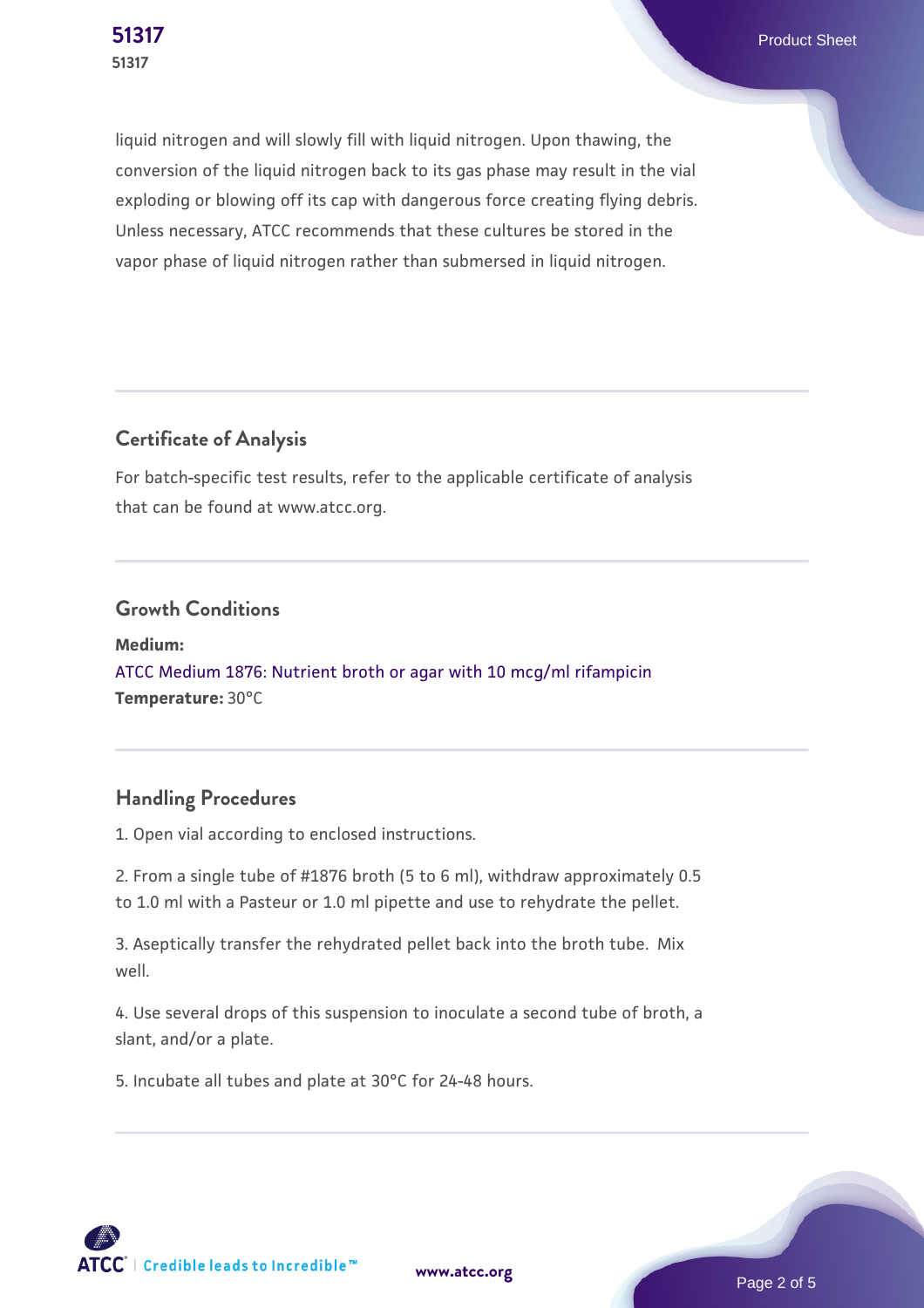#### **Notes**

Colonies are beige, smooth, entire and raised.

 Additional information on this culture is available on the ATCC web site at [www.atcc.org.](http://www.atcc.org/)

#### **Material Citation**

If use of this material results in a scientific publication, please cite the material in the following manner: 51317 (ATCC 51317)

#### **References**

References and other information relating to this material are available at www.atcc.org.

#### **Warranty**

The product is provided 'AS IS' and the viability of ATCC<sup>®</sup> products is warranted for 30 days from the date of shipment, provided that the customer has stored and handled the product according to the information included on the product information sheet, website, and Certificate of Analysis. For living cultures, ATCC lists the media formulation and reagents that have been found to be effective for the product. While other unspecified media and reagents may also produce satisfactory results, a change in the ATCC and/or depositor-recommended protocols may affect the recovery, growth, and/or function of the product. If an alternative medium formulation or reagent is used, the ATCC warranty for viability is no longer valid. Except as expressly set forth herein, no other warranties of any kind are provided, express or implied, including, but not limited to, any implied warranties of merchantability, fitness for a particular purpose, manufacture



**[www.atcc.org](http://www.atcc.org)**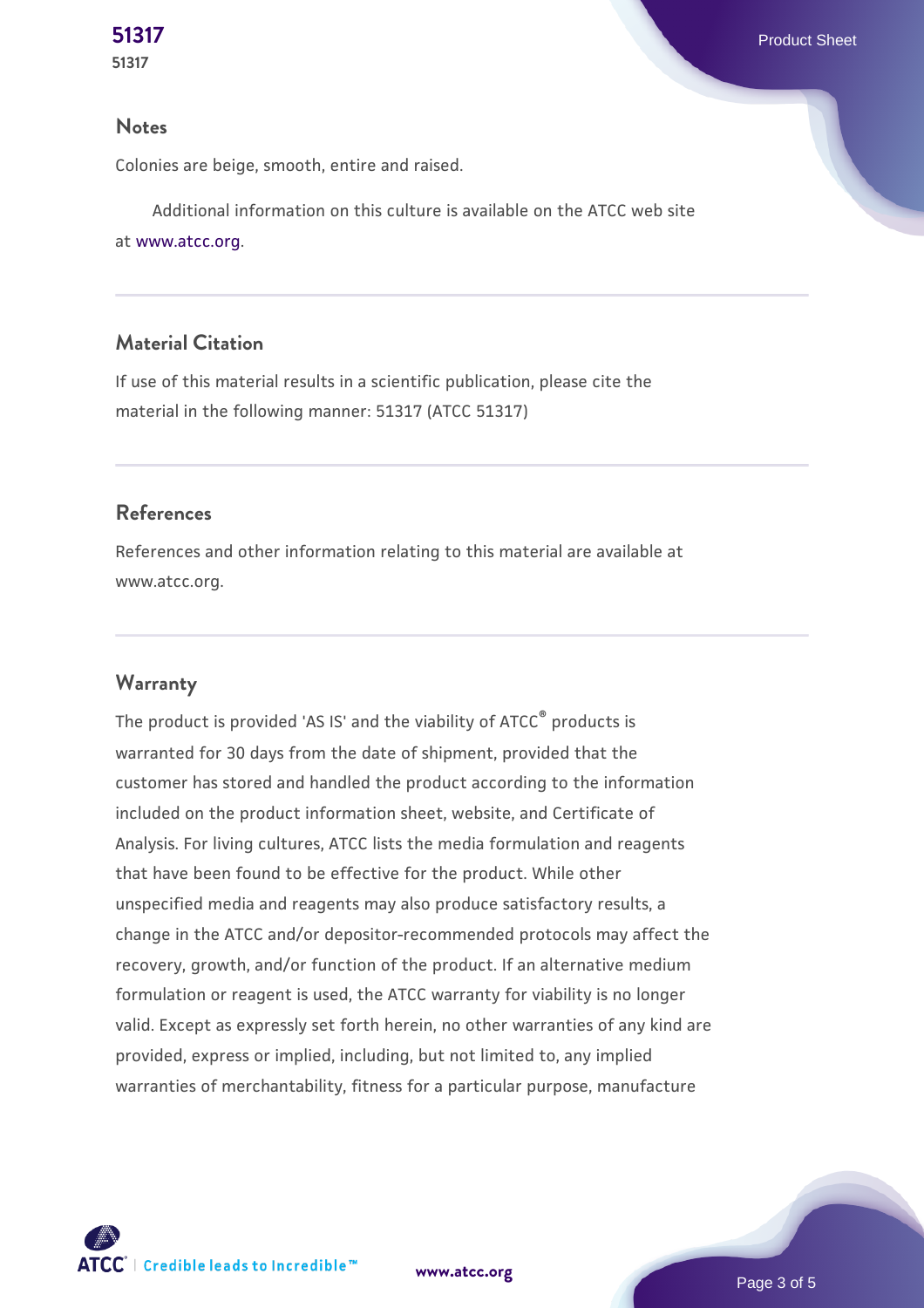according to cGMP standards, typicality, safety, accuracy, and/or

#### **Disclaimers**

noninfringement.

**51317**

This product is intended for laboratory research use only. It is not intended for any animal or human therapeutic use, any human or animal consumption, or any diagnostic use. Any proposed commercial use is prohibited without a license from ATCC.

While ATCC uses reasonable efforts to include accurate and up-to-date information on this product sheet, ATCC makes no warranties or representations as to its accuracy. Citations from scientific literature and patents are provided for informational purposes only. ATCC does not warrant that such information has been confirmed to be accurate or complete and the customer bears the sole responsibility of confirming the accuracy and completeness of any such information.

This product is sent on the condition that the customer is responsible for and assumes all risk and responsibility in connection with the receipt, handling, storage, disposal, and use of the ATCC product including without limitation taking all appropriate safety and handling precautions to minimize health or environmental risk. As a condition of receiving the material, the customer agrees that any activity undertaken with the ATCC product and any progeny or modifications will be conducted in compliance with all applicable laws, regulations, and guidelines. This product is provided 'AS IS' with no representations or warranties whatsoever except as expressly set forth herein and in no event shall ATCC, its parents, subsidiaries, directors, officers, agents, employees, assigns, successors, and affiliates be liable for indirect, special, incidental, or consequential damages of any kind in connection with or arising out of the customer's use of the product. While reasonable effort is made to ensure authenticity and reliability of materials on deposit, ATCC is not liable for damages arising from the misidentification or misrepresentation of such materials.

Please see the material transfer agreement (MTA) for further details regarding the use of this product. The MTA is available at www.atcc.org.